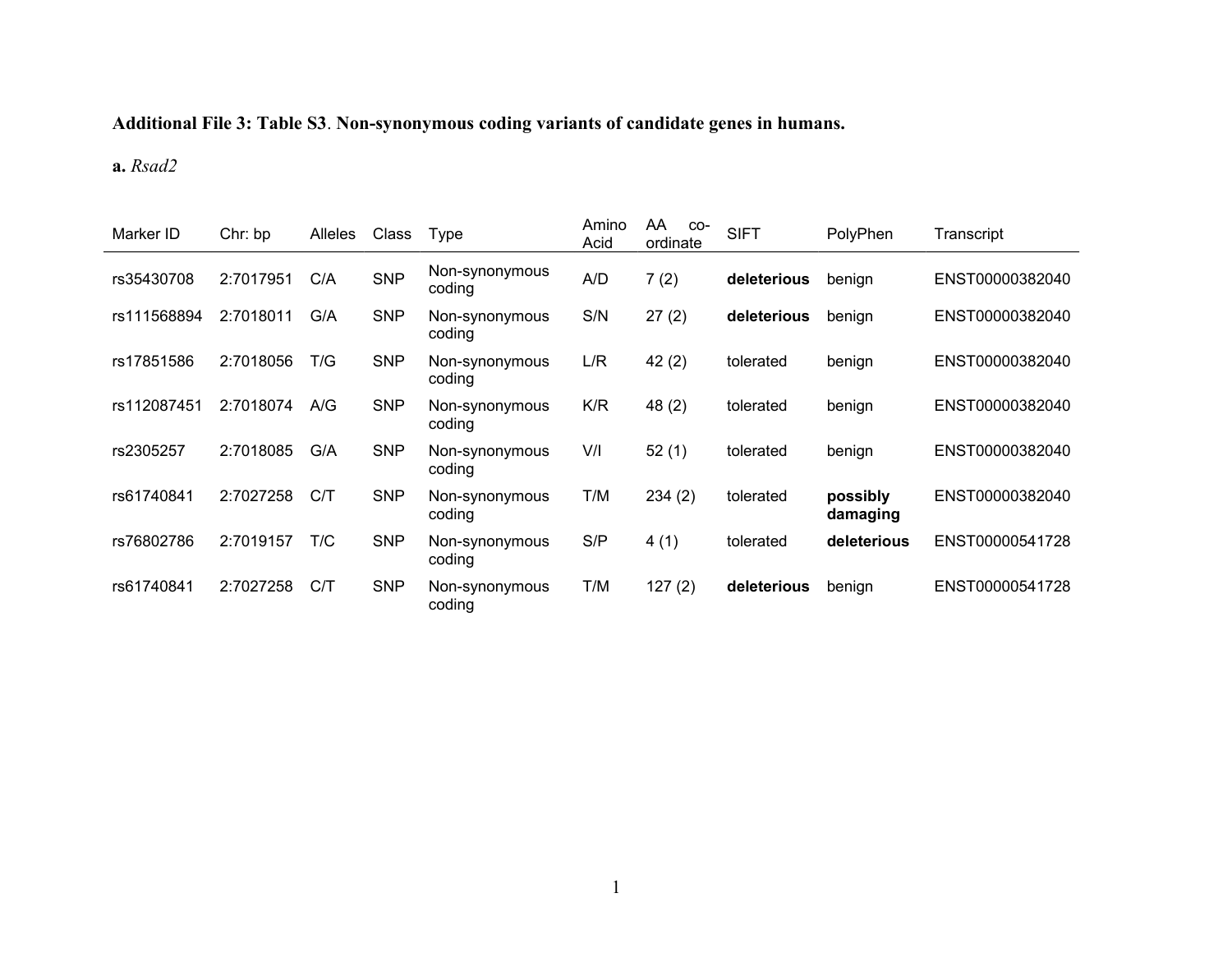## **Table S3 continued**

**b.** *Colec11*

| Marker ID   | Chr: bp   | Alleles | Class      | <b>Type</b>                           | Amino<br>Acid | AA<br>CO-<br>ordinate | <b>SIFT</b> | PolyPhen             | Transcript      |
|-------------|-----------|---------|------------|---------------------------------------|---------------|-----------------------|-------------|----------------------|-----------------|
| rs113532503 | 2:3653800 | A/T     | <b>SNP</b> | Non-synonymous coding                 | S/C           | 7(1)                  | tolerated   | benign               | ENST00000402794 |
| rs113532503 | 2:3653800 | A/T     | <b>SNP</b> | Non-synonymous coding                 | S/C           | 7(1)                  | tolerated   | benign               | ENST00000402922 |
| rs113532503 | 2:3653800 | A/T     | <b>SNP</b> | Non-synonymous coding                 | S/C           | 7(1)                  | tolerated   | possibly<br>damaging | ENST00000403096 |
| rs113532503 | 2:3653800 | A/T     | <b>SNP</b> | Non-synonymous coding                 | S/C           | 7(1)                  | tolerated   | benign               | ENST00000404205 |
| rs112639715 | 2:3653813 | G/C     | <b>SNP</b> | Non-synonymous coding                 | C/S           | 11(2)                 | deleterious | benign               | ENST00000402794 |
| rs112639715 | 2:3653813 | G/C     | <b>SNP</b> | Non-synonymous coding                 | C/S           | 11(2)                 | tolerated   | benign               | ENST00000402922 |
| rs112639715 | 2:3653813 | G/C     | <b>SNP</b> | Non-synonymous coding                 | C/S           | 11(2)                 | tolerated   | benign               | ENST00000403096 |
| rs112639715 | 2:3653813 | G/C     | <b>SNP</b> | Non-synonymous coding                 | C/S           | 11(2)                 | tolerated   | benign               | ENST00000404205 |
| rs62107197  | 2:3660935 | C/T     | <b>SNP</b> | Non-synonymous coding                 | P/L           | 26(2)                 |             | unknown              | ENST00000236693 |
| rs112274120 | 2:3673680 | A/G     | <b>SNP</b> | Non-synonymous<br>coding, Splice site | Q/R           | 64(2)                 | deleterious | benign               | ENST00000236693 |
| rs113757131 | 2:3691448 | A/G     | <b>SNP</b> | Non-synonymous coding                 | N/D           | 183(1)                | tolerated   | probably<br>damaging | ENST00000236693 |
| rs113757131 | 2:3691448 | A/G     | <b>SNP</b> | Non-synonymous coding                 | N/D           | 186(1)                | deleterious | probably<br>damaging | ENST00000349077 |
| rs113757131 | 2:3691448 | A/G     | <b>SNP</b> | Non-synonymous coding                 | N/D           | 162(1)                | deleterious | probably<br>damaging | ENST00000382062 |
| rs113757131 | 2:3691448 | A/G     | <b>SNP</b> | Non-synonymous coding                 | N/D           | 136(1)                | tolerated   | probably<br>damaging | ENST00000402794 |
| rs113757131 | 2:3691448 | A/G     | <b>SNP</b> | Non-synonymous coding                 | N/D           | 136(1)                | deleterious | probably<br>damaging | ENST00000402922 |
| rs113757131 | 2:3691448 | A/G     | <b>SNP</b> | Non-synonymous coding                 | N/D           | 160(1)                | tolerated   | probably<br>damaging | ENST00000403096 |